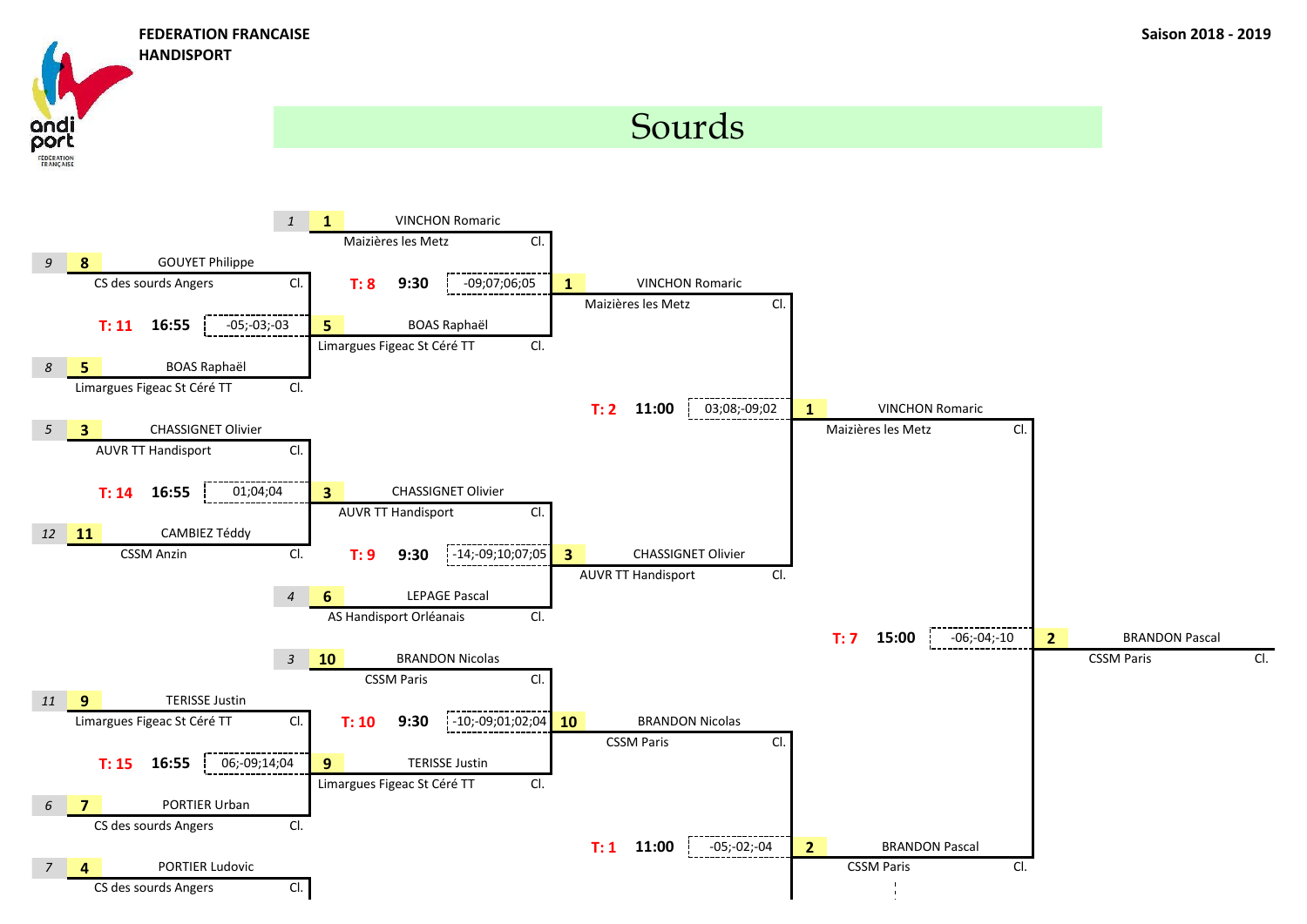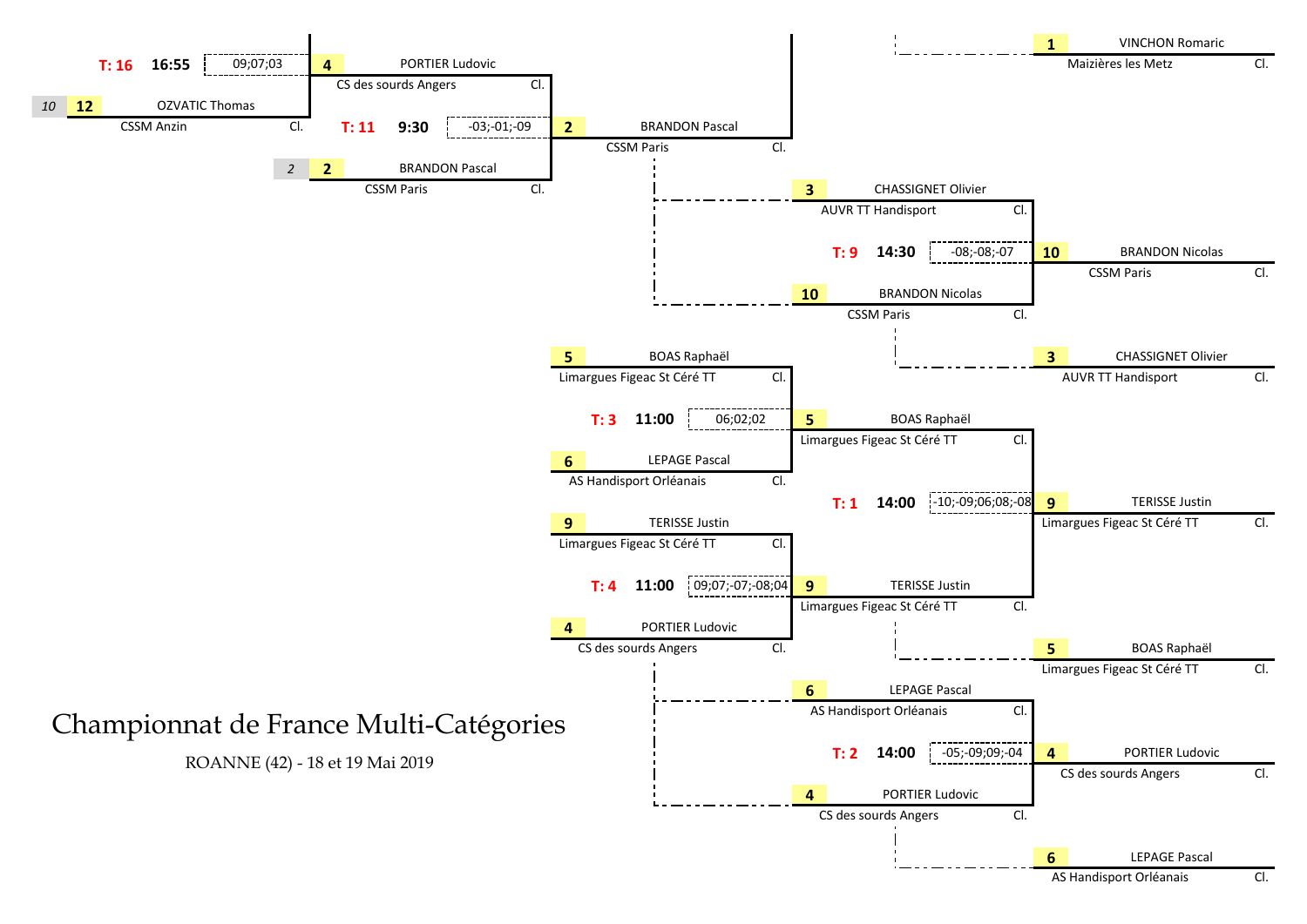**FEDERATION FRANCAISE Saison 2018 - 2019**

 $\blacksquare$ 



**HANDISPORT**

## Sourds